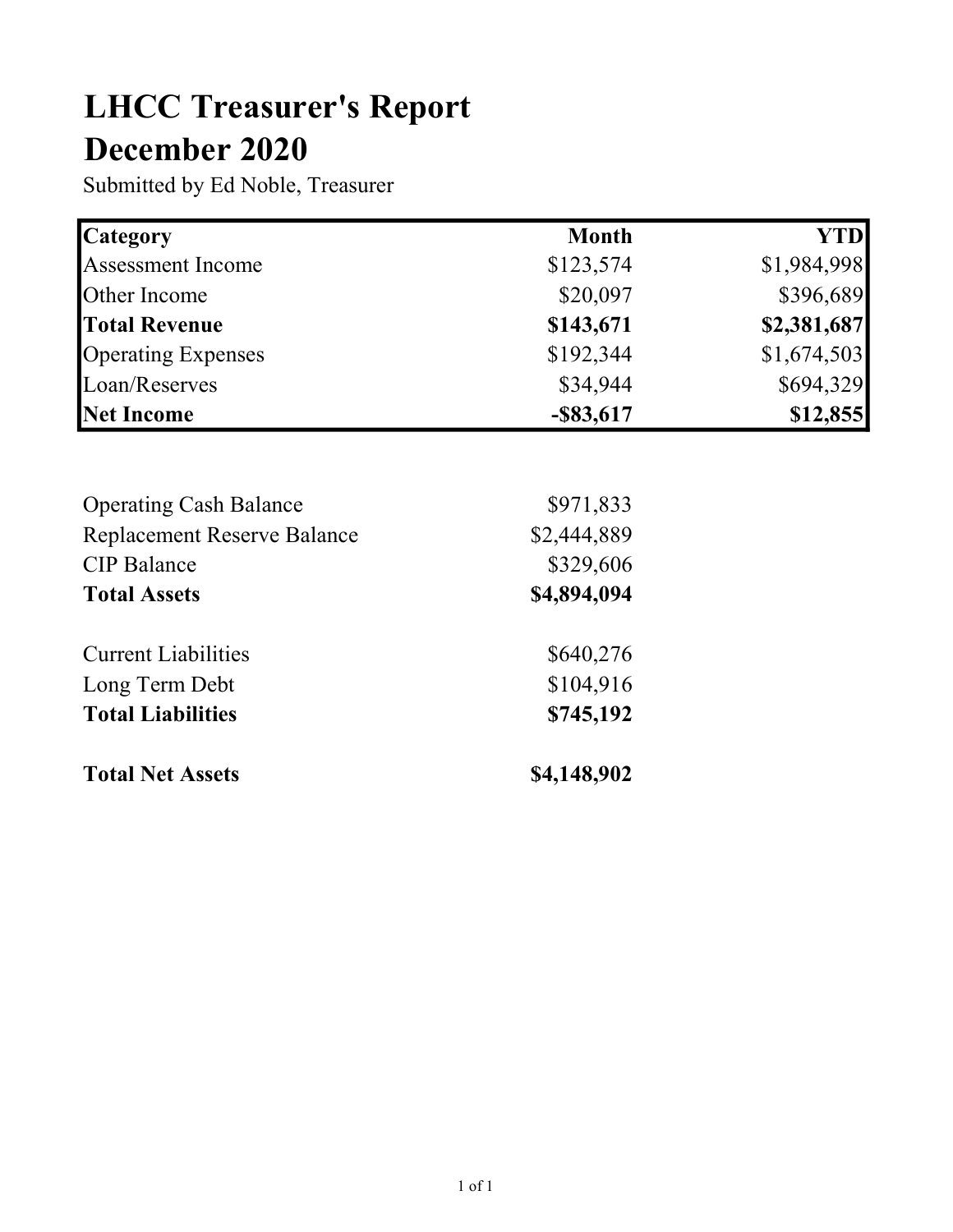## Lake Holiday Country Club, Inc. Profit Loss Budget vs Actual (Hybrid Method) General Fund Supplementary Information For the Month Ended December 31, 2020 and the Year Then Ended

| <b>CASH BASIS REVENUE</b>                        |               |               |              |
|--------------------------------------------------|---------------|---------------|--------------|
| <b>HYBRID ACCRUAL BASIS EXPENSES</b>             | December 2020 | Over          |              |
|                                                  | <b>Actual</b> | <b>Budget</b> | Variance     |
| <b>Income (Cash Basis)</b>                       |               |               |              |
| Total 4000 · Assessment Revenue                  | 123,573.95    | 160,222.38    | (36, 648.43) |
| Total 4300 · Other Income                        | 20,097.00     | 18,431.63     | 1,665.37     |
| <b>Total Income (Cash Basis)</b>                 | 143,670.95    | 178,654.01    | (34,983.06)  |
| <b>Expense</b>                                   |               |               |              |
| Total 5000 · Administrative Expenses             | 10,256.79     | 20,765.00     | 10,508.21    |
| Total 5100 · Personnel                           | 54,216.49     | 48,157.00     | (6,059.49)   |
| Total 5200 · Taxes & Licenses                    | 13,656.35     | 29,600.00     | 15,943.65    |
| Total 5800 · Committee Expenses                  | 154.94        | 300.00        | 145.06       |
| Total 5900 · Utilities                           | 3,810.39      | 6,675.00      | 2,864.61     |
| Total 6000 · Annual Contracts                    | 46,383.71     | 36,740.00     | (9,643.71)   |
| Total 6100 · As Needed Contracts & Services      | 39,781.04     | 6,250.00      | (33,531.04)  |
| Total $6200 \cdot$ Material & Supplies           | 12,542.48     | 8,970.00      | (3,572.48)   |
| Total 7050 · Long Term Capital Assets            | 11,541.63     | 11,541.67     | 0.04         |
| Total 6900 · Other Expenses                      |               |               |              |
| <b>Total General Fund Expenses</b>               | 192,343.82    | 168,998.67    | (23, 345.15) |
| 6930 · Total Golf Course Loan Repayment          | 3,220.16      | 3,220.49      | 0.33         |
| <b>Transfers to Reserves (Use of Funds)</b>      |               |               |              |
| <b>Replacement Reserve Contributions</b>         | 31,723.88     | 31,723.88     |              |
| <b>Total Transfers to Reserve/Loan Repayment</b> | 34,944.04     | 34,944.37     | 0.33         |
| <b>General Fund - Net Income (Loss)</b>          | (83, 616.91)  | (25, 289.03)  | (58, 327.88) |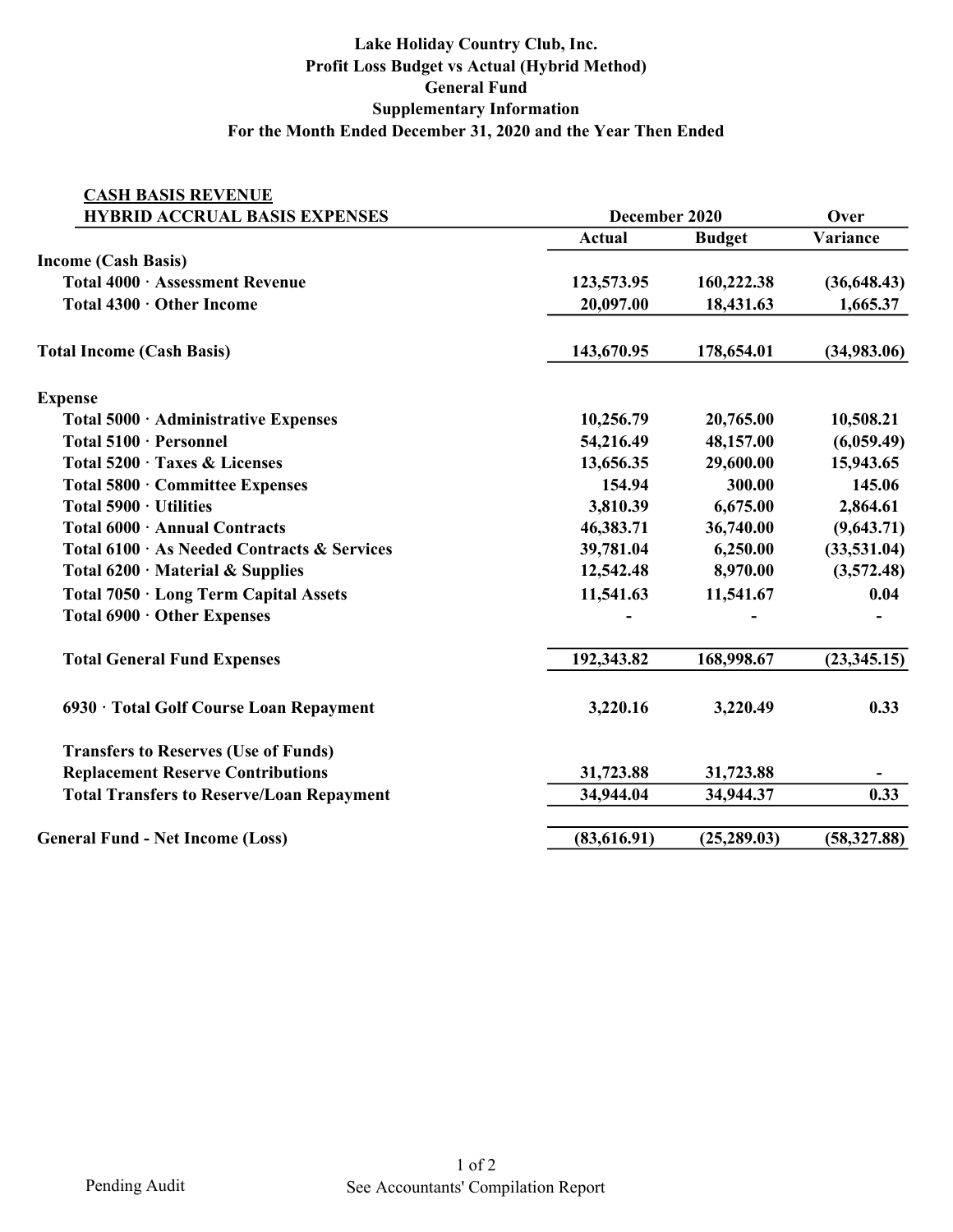## Lake Holiday Country Club, Inc. Profit Loss Budget vs Actual (Hybrid Method) General Fund Supplementary Information For the Month Ended December 31, 2020 and the Year Then Ended

| <b>CASH BASIS REVENUE</b>                        |                        |                 |               |  |
|--------------------------------------------------|------------------------|-----------------|---------------|--|
| <b>HYBRID ACCRUAL BASIS EXPENSES</b>             |                        | 2020 YTD Totals |               |  |
|                                                  | <b>Actual</b>          | <b>Budget</b>   | Variance      |  |
| <b>Income (Cash Basis)</b>                       |                        |                 |               |  |
| Total 4000 · Assessment Revenue                  | 1,984,998.19           | 1,922,655.00    | 62,343.19     |  |
| Total 4300 · Other Income                        | 396,689.02             | 303,140.00      | 93,549.02     |  |
| <b>Total Income (Cash Basis)</b>                 | 2,381,687.21           | 2,225,795.00    | 155,892.21    |  |
| <b>Expense</b>                                   |                        |                 |               |  |
| Total 5000 · Administrative Expenses             | 128,858.19             | 149,500.00      | 20,641.81     |  |
| Total 5100 · Personnel                           | 544,916.45             | 599,629.00      | 54,712.55     |  |
| Total 5200 · Taxes & Licenses                    | 40,555.71              | 61,650.00       |               |  |
| Total 5800 · Committee Expenses                  | 8,000.00<br>7,593.83   |                 | 406.17        |  |
| Total 5900 · Utilities                           | 61,799.34<br>73,700.00 |                 | 11,900.66     |  |
| Total 6000 · Annual Contracts                    | 494,162.19             | 524,125.00      | 29,962.81     |  |
| Total 6100 · As Needed Contracts & Services      | 107,882.79             | 147,050.00      |               |  |
| Total $6200 \cdot$ Material & Supplies           | 110,534.53             | 164,608.00      | 54,073.47     |  |
| Total 7050 · Long Term Capital Assets            | 178,200.00             | 178,200.00      |               |  |
| Total 6900 · Other Expenses                      |                        |                 |               |  |
| <b>Total General Fund Expenses</b>               | 1,674,503.03           | 1,906,462.00    | 231,958.97    |  |
| 6930 · Total Golf Course Loan Repayment          | 313,641.92             | 38,646.00       | (274, 995.92) |  |
| <b>Transfers to Reserves (Use of Funds)</b>      |                        |                 |               |  |
| <b>Replacement Reserve Contributions</b>         | 380,687.00             | 380,687.00      |               |  |
| <b>Total Transfers to Reserve/Loan Repayment</b> | 694,328.92             | 419,333.00      | (274, 995.92) |  |
| <b>General Fund - Net Income (Loss)</b>          | 12,855.26              | (100,000.00)    | 112,855.26    |  |